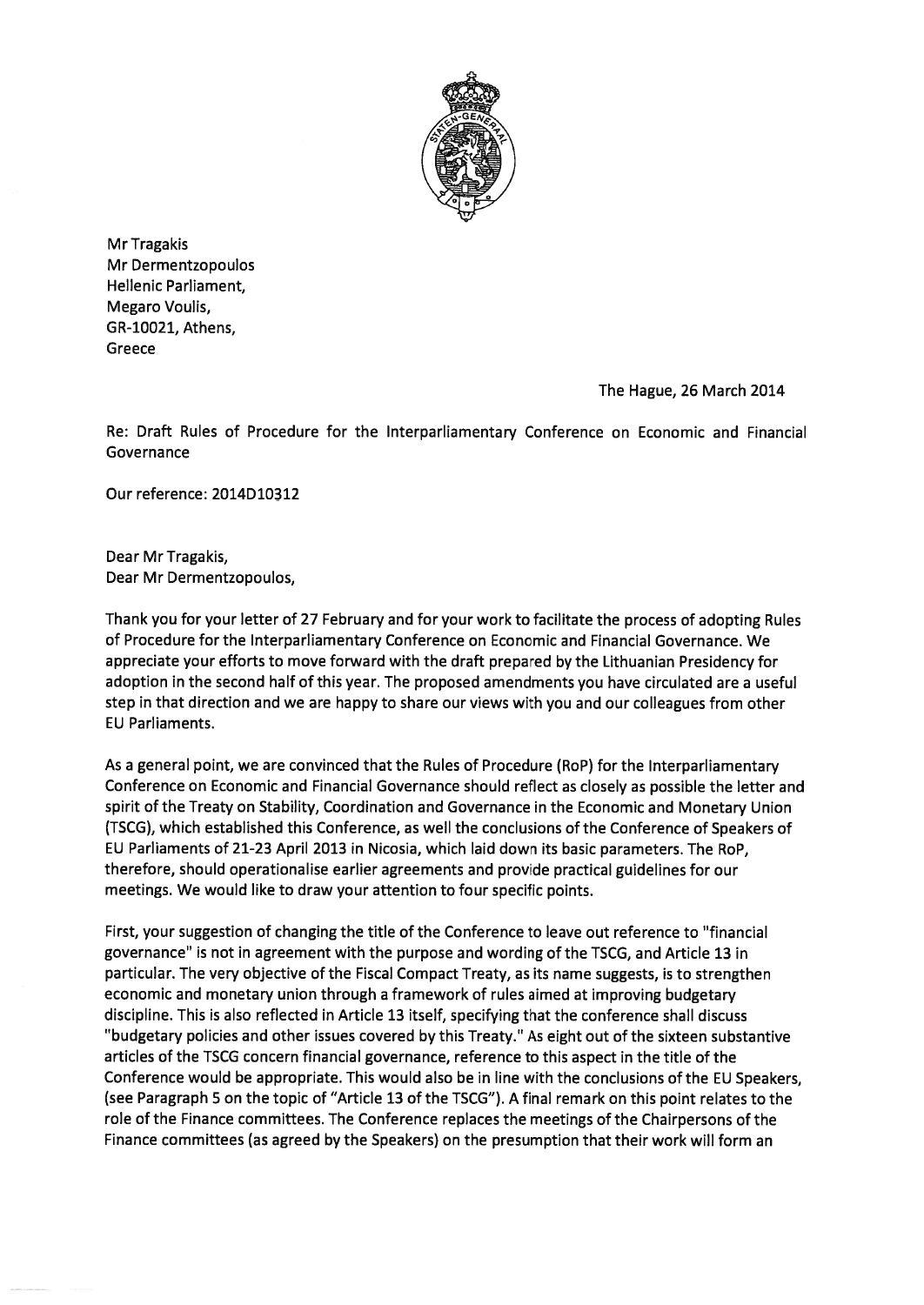integral par<sup>t</sup> of the Conference. This also suggests that 'economic governance' alone would not adequately reflect the purpose of the Conference.

Second, we believe the proposed wording of Paragraph 1.1 could be improved. As has been raised by the Dutch delegation during the Conference on EFG in Vilnius, strengthening coordination between national parliaments and the European Parliament not only requires an exchange of views on substantive issues, but also the opportunity to learn from each other's approaches and experiences. In order to give full effect to the complementary nature of the work of national parliaments and the European Parliament in this field, we sugges<sup>t</sup> that such <sup>a</sup> reference is added to Paragraph 1.1: The Interparliamentary Conference on Economic and Financial Governance shall provide a framework for debate and the exchange of information and best practices that strengthens the cooperation between national Parliaments and the European Parliament, and that contributes to ensuring dernocratic accountability and legitimacy of the decisions taken in the context of <sup>a</sup> more integrated financial, budgetary and economic policy framework, without prejudicing the competences of the EU Parliaments.

Third, we are concerned about the proposal to limit the size of delegations as this contradicts the EU Speakers' conclusions. As you are aware, the decision to leave the size of each delegation to individual parliaments reflects <sup>a</sup> careful compromise between the Speakers. Proposals that are not consistent with Paragraph 8 of said conclusions would not be prudent and would therefore not have our support.

Finally, we would object to your proposal to amend Paragraph 3.1 by adding that the Conference taking <sup>p</sup>lace in the first Semester of each year shall be held within the framework of the European Parliamentary Week. The conclusions of the Speakers provide no basis for such <sup>a</sup> provision and we do not think it appropriate to include it in the R0P of the Conference on EFG. The RoP should merely govern how the Conference's meetings are run. It is not dear to us how stipulating the meetings' fit in to the parliamentary schedule of one of the hosting parliaments should be par<sup>t</sup> of these.

We look forward to the views from other parliaments and to the Greek Presidency draft text over the coming months.

Yours sincerely,

Prof. Peter Essers Chair of the Finance Committee Senate of the States General



Drs. Cora van Nieuwenhuizen-Wijbenga Chair of the Finance Committee House of Representatives of the States General